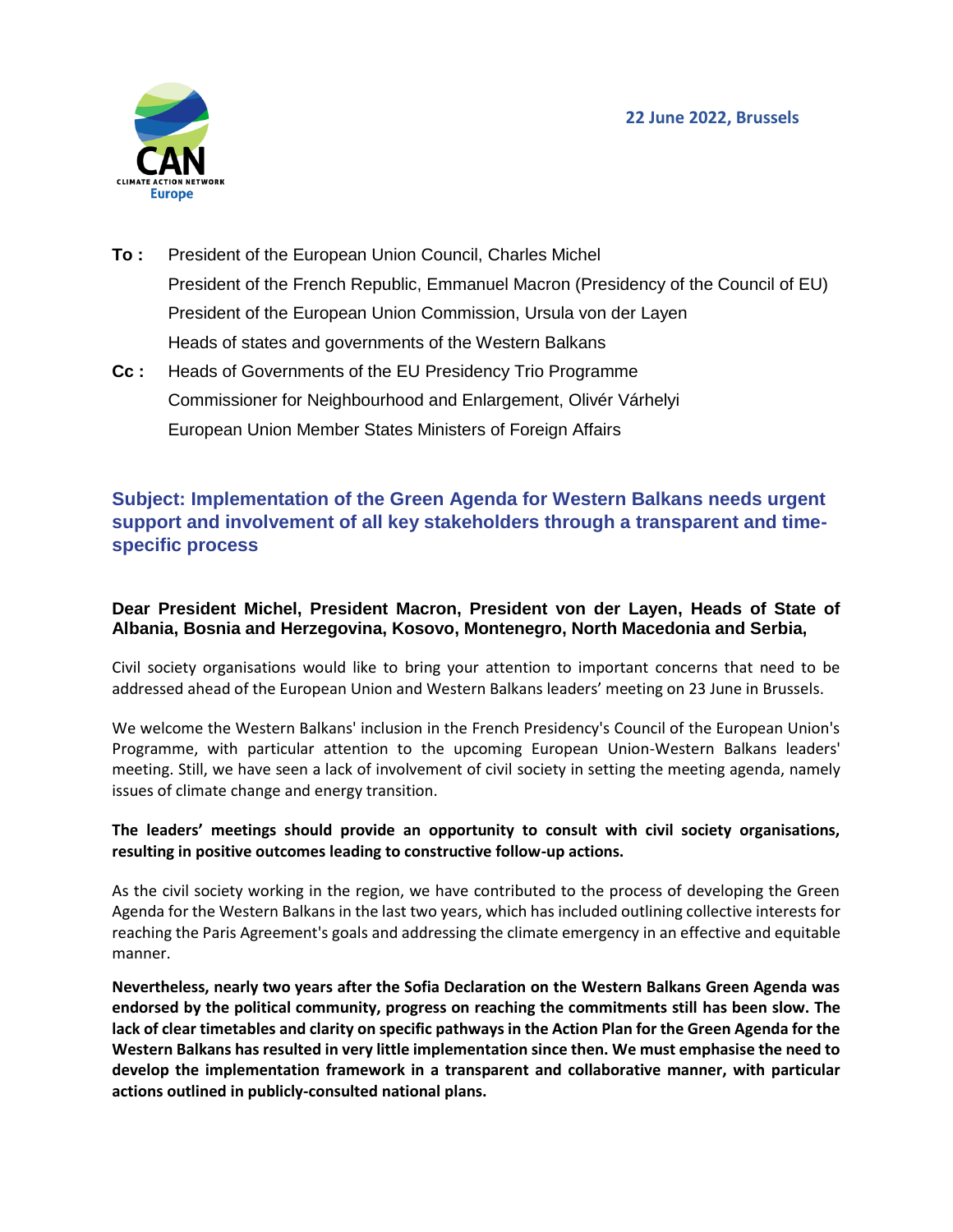Furthermore, we appreciate the Regional Cooperation Council's plans, as the authority in charge of developing the Green Agenda for the Western Balkans, to invite civil society into the dialogue on the Agenda's development. Unfortunately, the procedure has come to a halt. The Regional Cooperation Council and other bodies responsible for implementing the priorities of the Green Agenda for the Western Balkans, such as the Energy Community Treaty, as well as the financial enablers of this process cooperating under the Western Balkans Investment Framework, must work together to ensure cohesion in this process. This must also ensure that the process of selection of flagship projects does not include projects which hamper the ambition of climate neutrality. **The current proposal on the summary list of the projects to be financed through the Economic and Investment Plan for the Western Balkans contributes to maintaining the fossil fuel status quo in the region since it foresees fossil fuel projects, which at this stage in the climate emergency cannot be regarded as having any transitional value.**

**To this end, the Western Balkan countries need to step up their ambition and firmly commit to setting Paris Agreement compatible 2030 targets as the key to reaching climate neutrality in the region by 2050. Additionally, there is a need to accelerate EU support for the adoption and implementation of adequate** national policies and legislative reforms, such as carbon pricing, zero air pollution, renovation for energy efficiency and deployment of sustainable renewable energy sources. Investment support must also be ensured.

**Further, public support for EU membership across the region has been declining.** The latest opinion polls in Serbia show a drop in support for the EU accession process below 50%, which is of grave concern to us considering the political, geographical and economic interconnection of the region with the European Union. The influence of countries that are laggards in their commitment to the climate change goals set in the Paris Agreement, such as China and Russia, is significantly growing. This highlights that **the EU needs to stand firm in lifting the political deadlocks for all Western Balkan states and show a steady and clear path towards enlargement goals on ensuring a safe, healthier and sustainable future alongside EU membership.**

**The energy crisis caused by the war in Ukraine should not be disregarded.** CAN Europe has underlined the urgency of the situation by providing *8 recommendations for an accelerated, secure and Pariscompatible energy transition in the EU in the context of the invasion of Ukraine*. The Western Balkans is an integral part of the European continent, making regional integration with the EU energy market the only way forward. **The EU needs to step up its support for the region's energy security and independence from fossil fuels to be achieved.**

**In conclusion, we encourage you to debate the above-mentioned concerns at the upcoming leaders' meeting, and we remain accessible should you choose to discuss these challenges and opportunities in further depth.**

Yours sincerely on behalf of the below signed organisations,

Chiara Martinelli, Director, CAN Europe

**Signatories:**

[REC Albania](https://www.recshqiperi.org/)



**www.caneurope.org – 2022**

**Contact: info@caneurope.org**

2